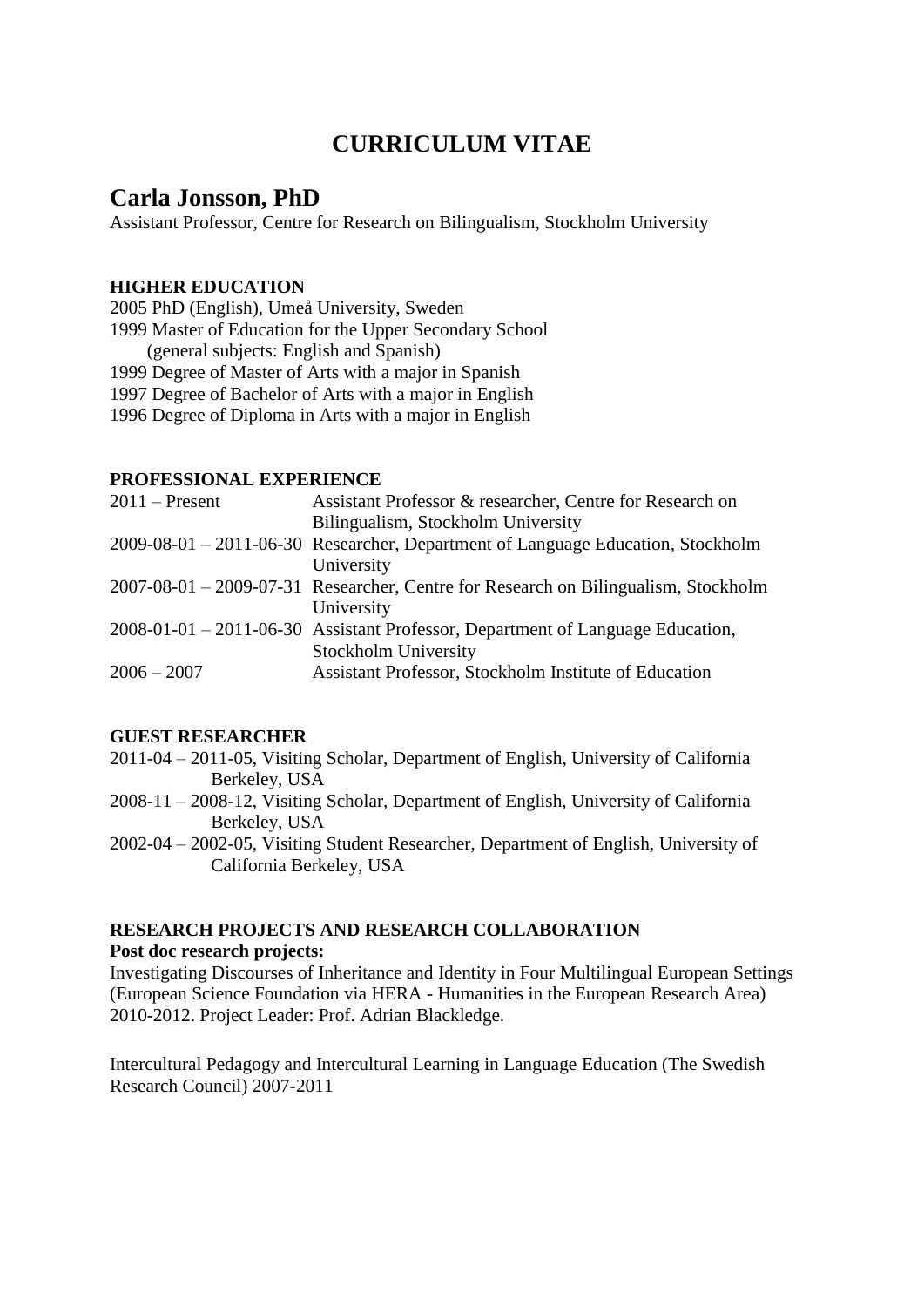## **Thesis:**

Carla Jonsson. 2005. Code-switching in Chicano Theater: Power, Identity and Style in Three Plays by Cherríe Moraga. Dissertation. Umeå University, Umeå.

## **SELECTED ASSIGNMENTS**

- 2010-06 2010-12, Swedish National Agency for Higher Education, Reviewer in the allocation of degree-awarding powers to universities for the new teacher degrees
- 2009-01-27, Linköping University, Opponent at final seminar
- 2008-06-04, Ministry of Culture, Government Offices of Sweden, Med andra ord Ett seminarium som pratar språk, Debate about The Language Act Inquiry report 'Värna språken'
- 2006-10-30, Stockholm University, Opponent at final seminar

## **TEACHING AND ADVISING EXPERIENCE:**

## **Courses Taught at Universities and in Higher Education:**

Advanced course in English with Educational Application (30 ECTS credits)

- Field studies (7,5 ECTS credits)

Content and Language Integrated Learning (CLIL) (15 ECTS credits)

Didactics in English Education for Young Learners (30 ECTS credits)

English A (30 ECTS credits)

- Grammar with translation (7,5 ECTS credits)

English for Young Learners (30 ECTS credits)

- Kultur, samhälle och skola (7,5 ECTS credits)
- Engelska i skolan (7,5 ECTS credits)

Språkinlärning och språklig socialisation (4,5 ETCS credits)

Svenska som andraspråk II (30 ECTS credits)

- Svenskan i tvärspråklig belysning (7,5 ECTS credits)

Swedish/Swedish as a Second Language in Multicultural Schools I, Senior Primary - Upper Secondary School (30 ECTS credits)

- Kultur, kommunikation och språklig mångfald (7,5 ECTS credits)
- Språkinlärning och språkanvändning i ett flerspråkigt perspektiv (7,5 ECTS credits)

Tvåspråkighet – en introduktion (7,5 ECTS credits)

Utbildningsvetenskapliga perspektiv (30 ECTS credits)

- Utbildning, pedagogik och samhälle igår, idag, imorgon (7,5 ECTS credits)
- Individens utveckling och socialisation (7,5 ECTS credits)
- Teorier om lärande (7,5 ECTS credits)
- Specialpedagogiska utmaningar (7,5 ECTS credits)